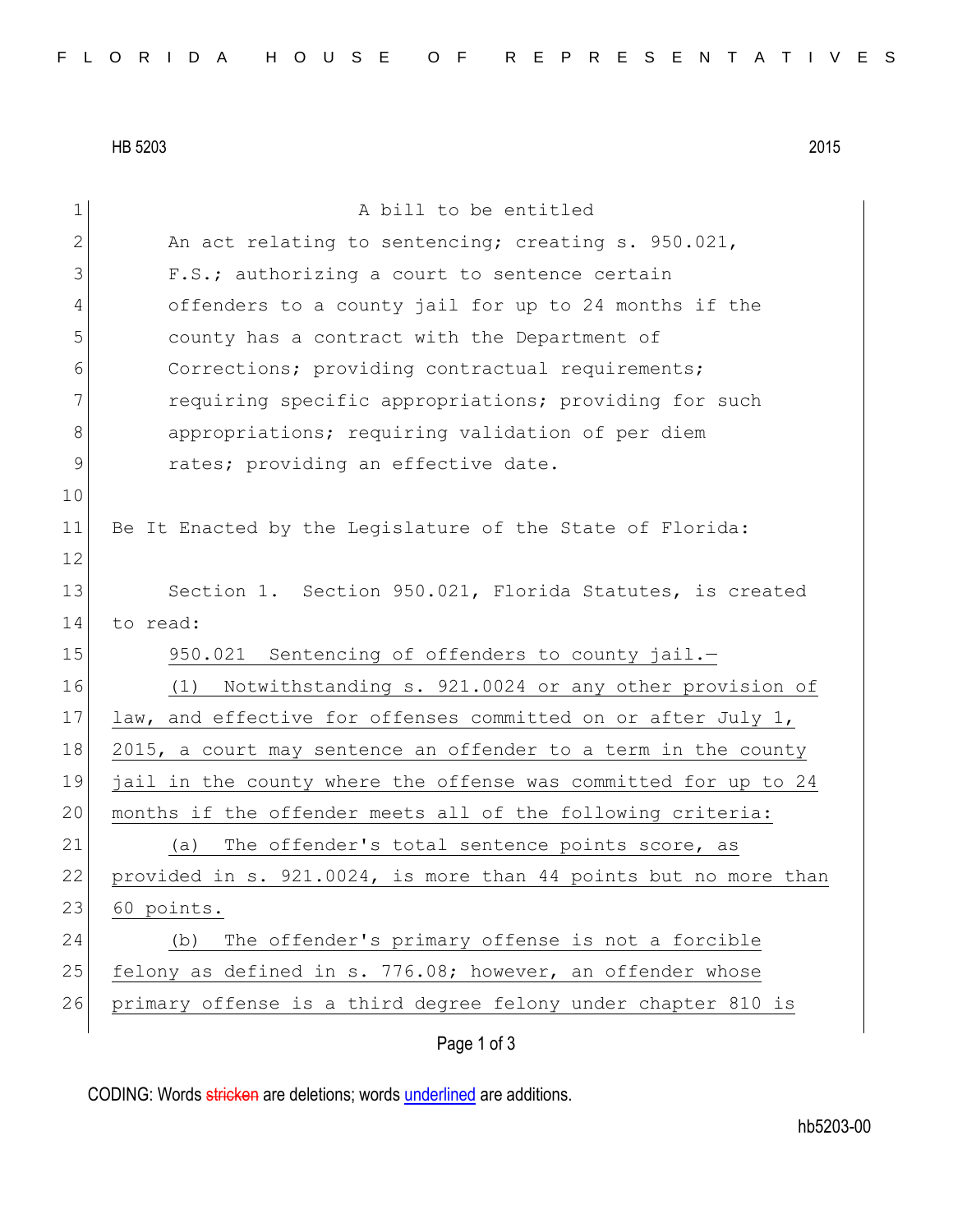HB 5203 2015

Page 2 of 3 not ineligible to be sentenced to a county jail under this 28 paragraph. 29 (c) The offender's primary offense is not punishable by a minimum mandatory sentence of more than 24 months. (2)(a) The court may only sentence an offender to a county jail pursuant to this section if there is a contractual agreement between the chief correctional officer of that county 34 and the Department of Corrections. (b) If the chief correctional officer of a county requests the Department of Corrections to enter into a contract that allows offenders to be sentenced to the county jail pursuant to 38 subsection  $(1)$ , subject to the restrictions of this paragraph and subsections (3) and (6), the Department of Corrections must 40 enter into such a contract. The contract shall specifically establish the maximum number of beds and the validated per diem 42 rate. The contract shall provide for per diem reimbursement for occupied inmate days based on the contracting county's most recent annual adult male custody or adult female custody per 45 diem rates, not to exceed \$60 per inmate. (3) A contract under this section is contingent upon a 47 specific appropriation in the General Appropriations Act. Contracts shall be awarded by the Department of Corrections on a first-come, first-served basis up to the maximum appropriation 50 allowable in the General Appropriations Act for this purpose. The maximum appropriation allowable consists of funds appropriated in or transferred to the specific appropriation in

CODING: Words stricken are deletions; words underlined are additions.